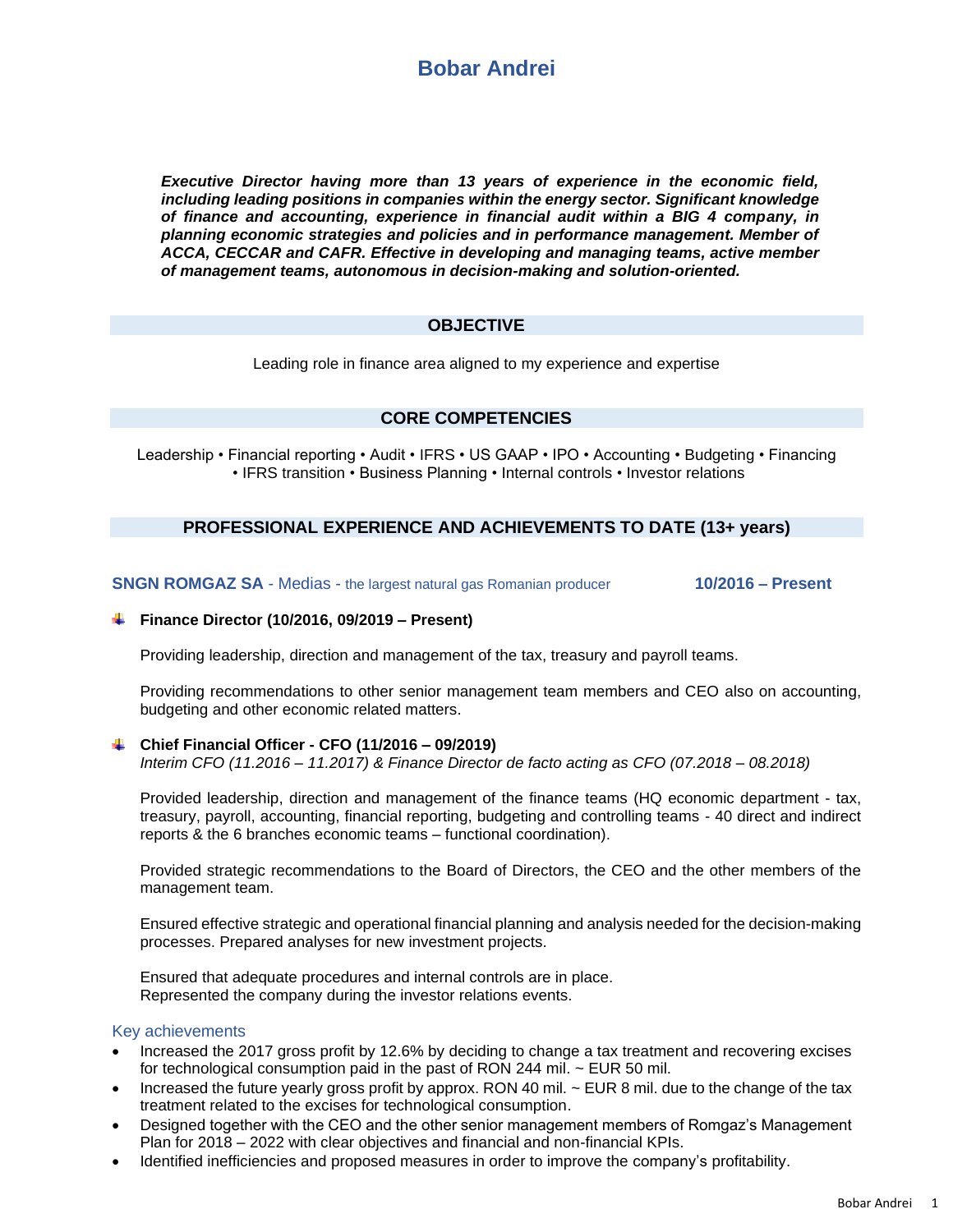# **Manager of Finance and Accounting (Economic Director) (10/2015 – 10/2016)**

Provide leadership, direction and management of the Finance & Accounting and Administrative teams for the 3 entities operating in Romania: Amromco Energy, Amromco Production and Amromco Holding. Provided strategic recommendations to the Romanian CEO and to the US CFO.

#### **Controller / Deputy Manager of Finance and Accounting (09/2014 – 10/2015)**

Supervised the accounting operations and ensuring compliance with deadlines for monthly reporting for the 3 entities operating in Romania: Amromco Energy, Amromco Production and Amromco Holding. Provided assistance to the CFO for various projects.

#### Key achievements

- Had a key role on the strategy for Amromco Energy's restructuring and also in the sale of Amromco Production.
- Improved the team motivation and developed a more independent and proactive team of over 10 persons.
- Improved the finance and accounting processes i.e., implemented iApprove a web and data-driven 'Rules-based' Approval Routing and Workflow solution which was used by both operational and support teams.

## **SNGN ROMGAZ SA** - Medias **04/2013 – 09/2014**

## **Head of Financial Reporting and Accounting Methodologies Department**

Developed the team and managed the department responsible for financial reporting (IFRS).

#### Key achievements

- Coordinated the transition process from RAS (Romanian Accounting Standards) to IFRS.
- Had a key role in one of the largest initial public listings in Romania (EUR 391 million, 15% of the total shares) - dual listing on the Bucharest Stock Exchange and London Stock Exchange.
- Developed from scratch a financial reporting system aligned with the best practice of the listed companies

## **DELOITTE AUDIT** - Timisoara - leading global provider of audit and assurance services **09/2009 – 04/2013**

## **Senior Auditor (09/2011 – 04/2013)**

In-charge Auditor involved in audit missions mainly in the energy and natural resources sector, but also in manufacturing, technology, media, retail, logistics.

Audited financial statements in accordance with RAS, IFRS and US GAAP. Made decisions regarding the most complex aspects of accounting and audit. Planned and coordinated different stages of the client engagements. Coordinated, trained and reviewed the work of assistant auditors. Presented the audit conclusions to management.

## **Audit Assistant (09/2009 – 08/2011)**

Responsible for various sections of the audit engagements of companies reporting in accordance with Romanian Accounting Standards (RAS), IFRS and US GAAP.

#### Key achievements

- Due to my abilities, I was in charge for complex audit missions (including Romgaz, Electrocentrale Deva, ArcelorMittal).
- Identified key audit matters that were of significant value in formulating the audit report.
- Improved the quality of the audit files for the existing/recurring clients.